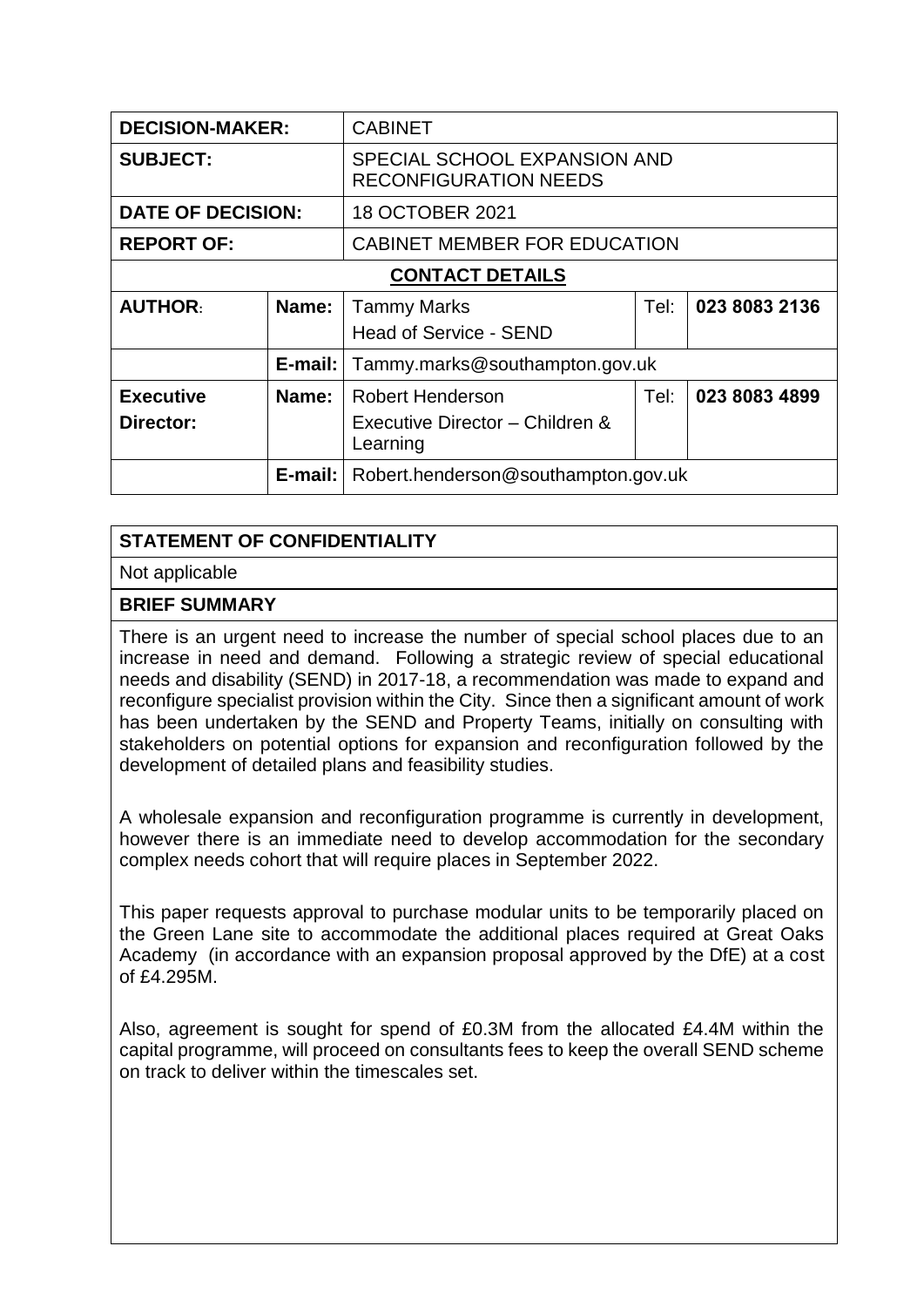| <b>RECOMMENDATIONS:</b>         |                                                                                                                                                                                                                                                                                                                                                                                                                                                                                                                                                                                                                                                                                                                                                              |                                                                                                                                                                                                                                                                                                                                                                                                                           |  |  |
|---------------------------------|--------------------------------------------------------------------------------------------------------------------------------------------------------------------------------------------------------------------------------------------------------------------------------------------------------------------------------------------------------------------------------------------------------------------------------------------------------------------------------------------------------------------------------------------------------------------------------------------------------------------------------------------------------------------------------------------------------------------------------------------------------------|---------------------------------------------------------------------------------------------------------------------------------------------------------------------------------------------------------------------------------------------------------------------------------------------------------------------------------------------------------------------------------------------------------------------------|--|--|
| It is recommended that Cabinet: |                                                                                                                                                                                                                                                                                                                                                                                                                                                                                                                                                                                                                                                                                                                                                              |                                                                                                                                                                                                                                                                                                                                                                                                                           |  |  |
|                                 | i)                                                                                                                                                                                                                                                                                                                                                                                                                                                                                                                                                                                                                                                                                                                                                           | Approve an addition to the capital programme of £4.295M, with<br>approval to spend, for the purchase of modular units on the Green<br>Lane site to accommodate the September 2022 intake of pupils at<br>Great Oaks Academy. Details are set out in paragraph 15.                                                                                                                                                         |  |  |
|                                 | ii)                                                                                                                                                                                                                                                                                                                                                                                                                                                                                                                                                                                                                                                                                                                                                          | Approve the spend of £0.30M in 2021/22 to employ consultants to<br>progress the overall SEND project. This will come from the previously<br>agreed capital allocation of £4.4M within the capital programme. If<br>long term proposals for the SEND developments on Green Lane are<br>not approved, this would be an abortive cost and a pressure on the<br>revenue budget for the General Fund.                          |  |  |
|                                 |                                                                                                                                                                                                                                                                                                                                                                                                                                                                                                                                                                                                                                                                                                                                                              | <b>REASONS FOR REPORT RECOMMENDATIONS</b>                                                                                                                                                                                                                                                                                                                                                                                 |  |  |
| 1.                              |                                                                                                                                                                                                                                                                                                                                                                                                                                                                                                                                                                                                                                                                                                                                                              | Southampton City Council has a statutory duty to provide sufficient school<br>places to meet need.                                                                                                                                                                                                                                                                                                                        |  |  |
| 2.                              |                                                                                                                                                                                                                                                                                                                                                                                                                                                                                                                                                                                                                                                                                                                                                              | Forecast numbers of secondary complex needs places suggests that up to 50<br>additional places may be required in September 2022                                                                                                                                                                                                                                                                                          |  |  |
| 3.                              | The planned expansion of provision for the SEN expansion project generally<br>expected to be delivered in September 2022 is no longer feasible due to the<br>number of project delivery requirements and is now anticipated to be completed<br>for partial occupation by September 2023. An interim solution is therefore<br>required to accommodate the September 2022 cohort.                                                                                                                                                                                                                                                                                                                                                                              |                                                                                                                                                                                                                                                                                                                                                                                                                           |  |  |
| 4.                              | Funding is required to commence the design phases to progress the<br>development of proposals for the expansion of secondary complex needs<br>places on the Green Lane site. Design services for RIBA Stage 2 are<br>necessary to prepare for consultation and financial approval. This forms part of<br>the overall proposals of the SEND programme. The Green Lane element of the<br>programme is currently estimated at £10M, however, this is still subject to<br>consultation and financial approval. It is important to note that if the long-term<br>proposals for Green Lane are not approved this amount will become an abortive<br>cost (impacting on revenue) and therefore Cabinet are asked to agree the<br>spend, which would proceed at risk. |                                                                                                                                                                                                                                                                                                                                                                                                                           |  |  |
|                                 |                                                                                                                                                                                                                                                                                                                                                                                                                                                                                                                                                                                                                                                                                                                                                              | <b>ALTERNATIVE OPTIONS CONSIDERED AND REJECTED</b>                                                                                                                                                                                                                                                                                                                                                                        |  |  |
| 5.                              |                                                                                                                                                                                                                                                                                                                                                                                                                                                                                                                                                                                                                                                                                                                                                              | A partial delivery of the whole SEND scheme using modular constructions was<br>considered but this could not be completed in time for September 2022.                                                                                                                                                                                                                                                                     |  |  |
| 6.                              |                                                                                                                                                                                                                                                                                                                                                                                                                                                                                                                                                                                                                                                                                                                                                              | Rental of modular buildings was considered and rejected due to the level of<br>General Fund revenue required which considered not best value for money,<br>especially as experience suggests a regular need for modular classrooms<br>This option would incur revenue costs of £1.48M, £0.91M in 2022/23 and<br>£0.57M in 2023/24, to allow for the temporary hiring of modular units on Green<br>Lane site for 70 weeks. |  |  |
| 7.                              |                                                                                                                                                                                                                                                                                                                                                                                                                                                                                                                                                                                                                                                                                                                                                              | A do nothing option was considered. This is not a recommended option as the<br>Council would fail to meet its statutory obligation to provide sufficient school<br>places and would be forced to place children in high cost out of city independent                                                                                                                                                                      |  |  |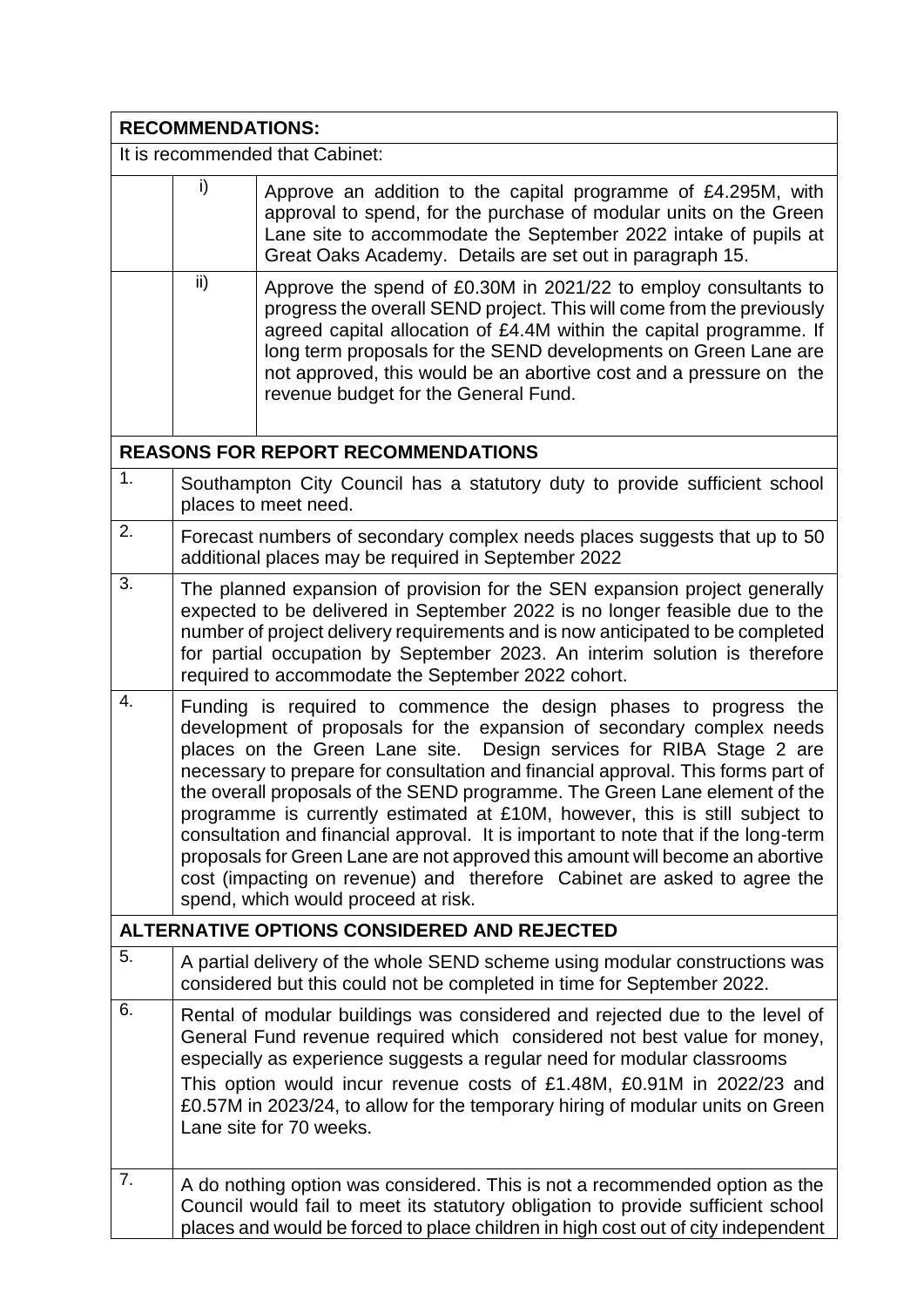|           | special schools. At an average cost of £70,000 per place this would equate to<br>£3.50M for 50 children per year. Independent settings have geared themselves<br>up to offer post 16 education provision which could result in some young people<br>remaining in out of city provision until 25. We will be unable to bring these<br>children back to maintained provision if and when this capacity is created,<br>meaning that the likely cumulative cost of placing children in these settings from<br>September 2022 could be in the region of £23M. This would be a pressure on<br>the ring-fenced Dedicated Schools Grant - High Needs budget (the funding<br>from Government that supports schools), rather than the General Fund.<br>There is an additional risk that it is highly unlikely that the independent sector<br>would have enough spaces to house these children in the more local settings,<br>which would mean increased charges for transport and residential costs, or a<br>failure to place children in the type of setting that they have been assessed to<br>need. |                          |                                                                                                                                                                                                                                    |                               |                          |
|-----------|----------------------------------------------------------------------------------------------------------------------------------------------------------------------------------------------------------------------------------------------------------------------------------------------------------------------------------------------------------------------------------------------------------------------------------------------------------------------------------------------------------------------------------------------------------------------------------------------------------------------------------------------------------------------------------------------------------------------------------------------------------------------------------------------------------------------------------------------------------------------------------------------------------------------------------------------------------------------------------------------------------------------------------------------------------------------------------------------|--------------------------|------------------------------------------------------------------------------------------------------------------------------------------------------------------------------------------------------------------------------------|-------------------------------|--------------------------|
|           |                                                                                                                                                                                                                                                                                                                                                                                                                                                                                                                                                                                                                                                                                                                                                                                                                                                                                                                                                                                                                                                                                              |                          | <b>DETAIL (Including consultation carried out)</b>                                                                                                                                                                                 |                               |                          |
| 8.        | The numbers of children requiring special school provision has been increasing<br>year on year due to the increase in prevalence of special educational needs<br>and disability (SEND) and the increase in complexity of need.<br><b>Despite</b><br>increasing the capacity in all Southampton Special Schools, all 6 schools are<br>now full.<br>The current Special School provision in Southampton, as at September 2020, is as follows:                                                                                                                                                                                                                                                                                                                                                                                                                                                                                                                                                                                                                                                  |                          |                                                                                                                                                                                                                                    |                               |                          |
|           |                                                                                                                                                                                                                                                                                                                                                                                                                                                                                                                                                                                                                                                                                                                                                                                                                                                                                                                                                                                                                                                                                              |                          |                                                                                                                                                                                                                                    |                               |                          |
|           | <b>School</b>                                                                                                                                                                                                                                                                                                                                                                                                                                                                                                                                                                                                                                                                                                                                                                                                                                                                                                                                                                                                                                                                                | Phase                    | <b>Type</b>                                                                                                                                                                                                                        | <b>Published</b><br>admission | <b>Number</b><br>on roll |
|           |                                                                                                                                                                                                                                                                                                                                                                                                                                                                                                                                                                                                                                                                                                                                                                                                                                                                                                                                                                                                                                                                                              |                          |                                                                                                                                                                                                                                    | no                            |                          |
|           | Springwell                                                                                                                                                                                                                                                                                                                                                                                                                                                                                                                                                                                                                                                                                                                                                                                                                                                                                                                                                                                                                                                                                   | Primary                  | Complex needs including autism                                                                                                                                                                                                     | 256                           | 258                      |
|           | Great Oaks<br>Cedar                                                                                                                                                                                                                                                                                                                                                                                                                                                                                                                                                                                                                                                                                                                                                                                                                                                                                                                                                                                                                                                                          | Secondary<br>All through | Complex needs including autism<br>Complex health, learning & physical<br>disabilities                                                                                                                                              | 230<br>80                     | 244<br>88                |
|           | Rosewood                                                                                                                                                                                                                                                                                                                                                                                                                                                                                                                                                                                                                                                                                                                                                                                                                                                                                                                                                                                                                                                                                     | All through              | Profound and multiple learning disabilities                                                                                                                                                                                        | 66                            | 70                       |
|           | Vermont                                                                                                                                                                                                                                                                                                                                                                                                                                                                                                                                                                                                                                                                                                                                                                                                                                                                                                                                                                                                                                                                                      | Primary                  | Social, emotional and mental health                                                                                                                                                                                                | 40                            | 41                       |
|           | Polygon                                                                                                                                                                                                                                                                                                                                                                                                                                                                                                                                                                                                                                                                                                                                                                                                                                                                                                                                                                                                                                                                                      | Secondary                | Social, emotional and mental health                                                                                                                                                                                                | 60                            | 69                       |
|           | <b>TOTAL</b>                                                                                                                                                                                                                                                                                                                                                                                                                                                                                                                                                                                                                                                                                                                                                                                                                                                                                                                                                                                                                                                                                 |                          |                                                                                                                                                                                                                                    | 732                           | 770                      |
| 9.<br>10. |                                                                                                                                                                                                                                                                                                                                                                                                                                                                                                                                                                                                                                                                                                                                                                                                                                                                                                                                                                                                                                                                                              |                          | Following Springwell school's significant increase from 63 places in 2010 to 256<br>places in 2021, there is pressure on places at Great Oaks Academy which will<br>continue as the year on year increase in cohorts work through. |                               |                          |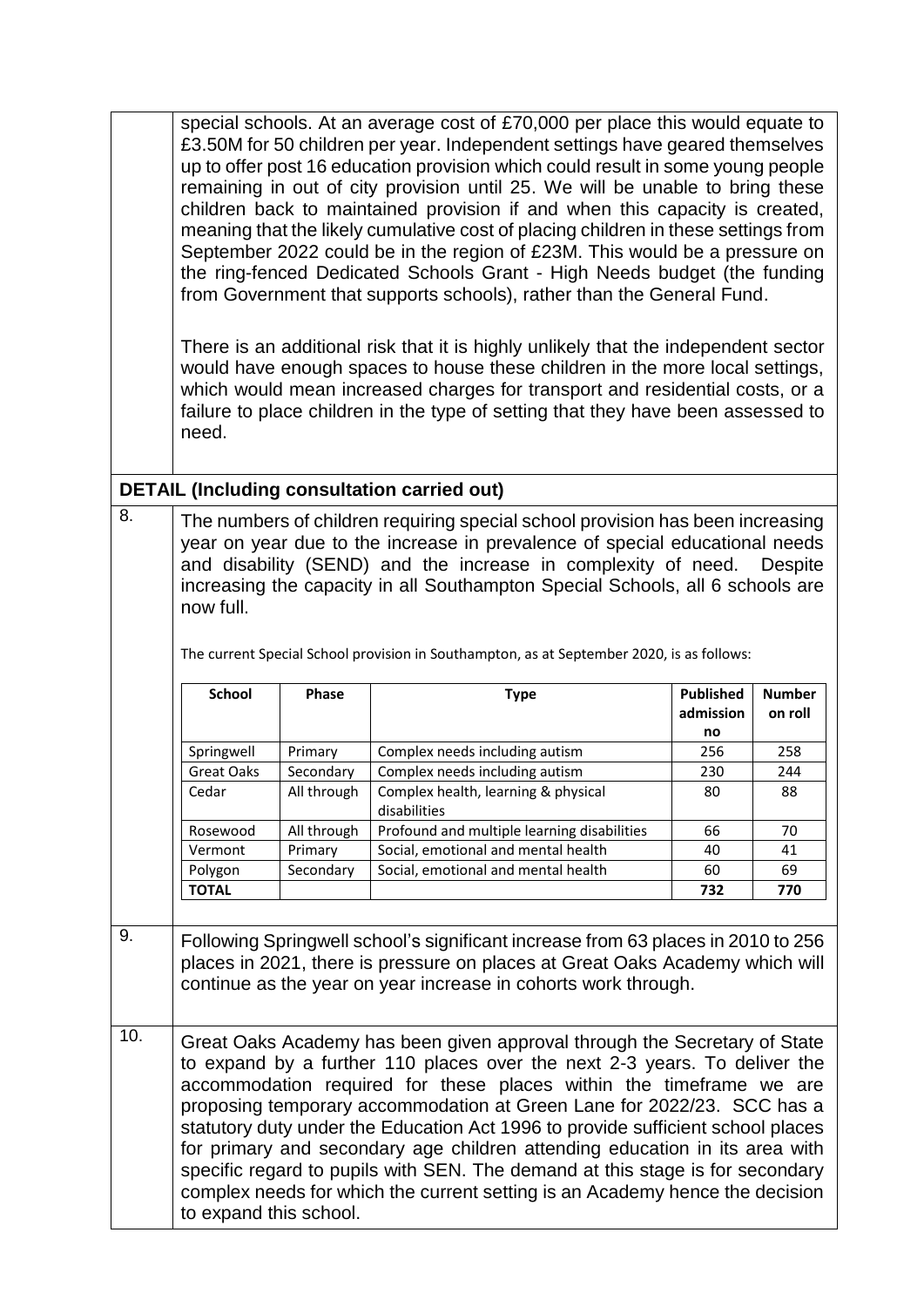| 11.                          | The recommendation to meet the additional accommodation need is to<br>purchase four double modular units which will be owned by the Council and<br>would be leased to Great Oaks Academy for 70 weeks starting September<br>2022.                                                                                                                                                                                                                                                                                                                                                                                                                                                                                       |  |  |  |
|------------------------------|-------------------------------------------------------------------------------------------------------------------------------------------------------------------------------------------------------------------------------------------------------------------------------------------------------------------------------------------------------------------------------------------------------------------------------------------------------------------------------------------------------------------------------------------------------------------------------------------------------------------------------------------------------------------------------------------------------------------------|--|--|--|
|                              | This will require approval of the addition of £4.295M to the Children and<br>Learning portfolio capital programme, along with approval to spend as<br>described in paragraph 15. This would require approval of an additional<br>revenue financing budget of £0.28M from 2022/23 onwards.                                                                                                                                                                                                                                                                                                                                                                                                                               |  |  |  |
|                              | This would leave SCC with four double modular units within our education<br>estate which will prevent further rental cost pressures and give flexibility for any<br>delays that occur in this or other school capital projects. In the unlikely event<br>they were not required there is a second-hand market so the units could be<br>disposed of generating a capital receipt.                                                                                                                                                                                                                                                                                                                                        |  |  |  |
| 12.                          | Whilst Great Oaks school is an Academy, the LA would be purchasing the<br>modular units which will be retained in stock once they are no longer required<br>for the Great Oaks pupils. During their time on site they would be included in<br>the lease that SCC will agree with Great Oaks school for the rest of the site<br>which will cover off liability for insurance, repairs and maintenance.                                                                                                                                                                                                                                                                                                                   |  |  |  |
| 13.                          | With the intention of placing the modular units on the school playing field,<br>planning consent will need to be sought for a temporary period which will<br>include consultation with Sport England and SCC Planning concerning the<br>open space designation of part of the sports field. In addition, statutory playing<br>field consent will be required from the Secretary of State for Education to<br>change the use of the school playing fields to classroom use as the period in<br>which the classrooms will remain in place will substantially exceed the time for<br>temporary classrooms allowed for in the General Disposal Consent approved<br>by the Secretary of State and in place for such matters. |  |  |  |
| 14.                          | Early programming has identified the durations required to complete project<br>delivery phases and indicates that funding is required to commence the design<br>phases immediately. These consultants will enable works to be undertaken to<br>progress the proposed expansion of secondary complex needs places on the<br>Green Lane site. Design services for RIBA Stage 2 are necessary to prepare<br>for consultation and financial approval. If approval is delayed to the February<br>2022 budget setting report cycle, construction will not be delivered to the project<br>timescales. This will require input from external and internal design consultants.                                                   |  |  |  |
| <b>RESOURCE IMPLICATIONS</b> |                                                                                                                                                                                                                                                                                                                                                                                                                                                                                                                                                                                                                                                                                                                         |  |  |  |
|                              | <b>Capital/Revenue Implications</b>                                                                                                                                                                                                                                                                                                                                                                                                                                                                                                                                                                                                                                                                                     |  |  |  |
| 15.                          | Capital funding of £4.295M is required to fund the purchase of the modular<br>accommodation for 50 pupils from September 2022. The capital project will be<br>phased over 2 years, £4.00M in 2022/23 and £0.295M in 2023/24. It is<br>proposed that this is financed by borrowing and will result in additional revenue<br>costs of £0.28M a year, based on an estimated useful life of 20 years. This will<br>be including in the revised estimates of the Council's capital financing for<br>2022/23 onwards.                                                                                                                                                                                                         |  |  |  |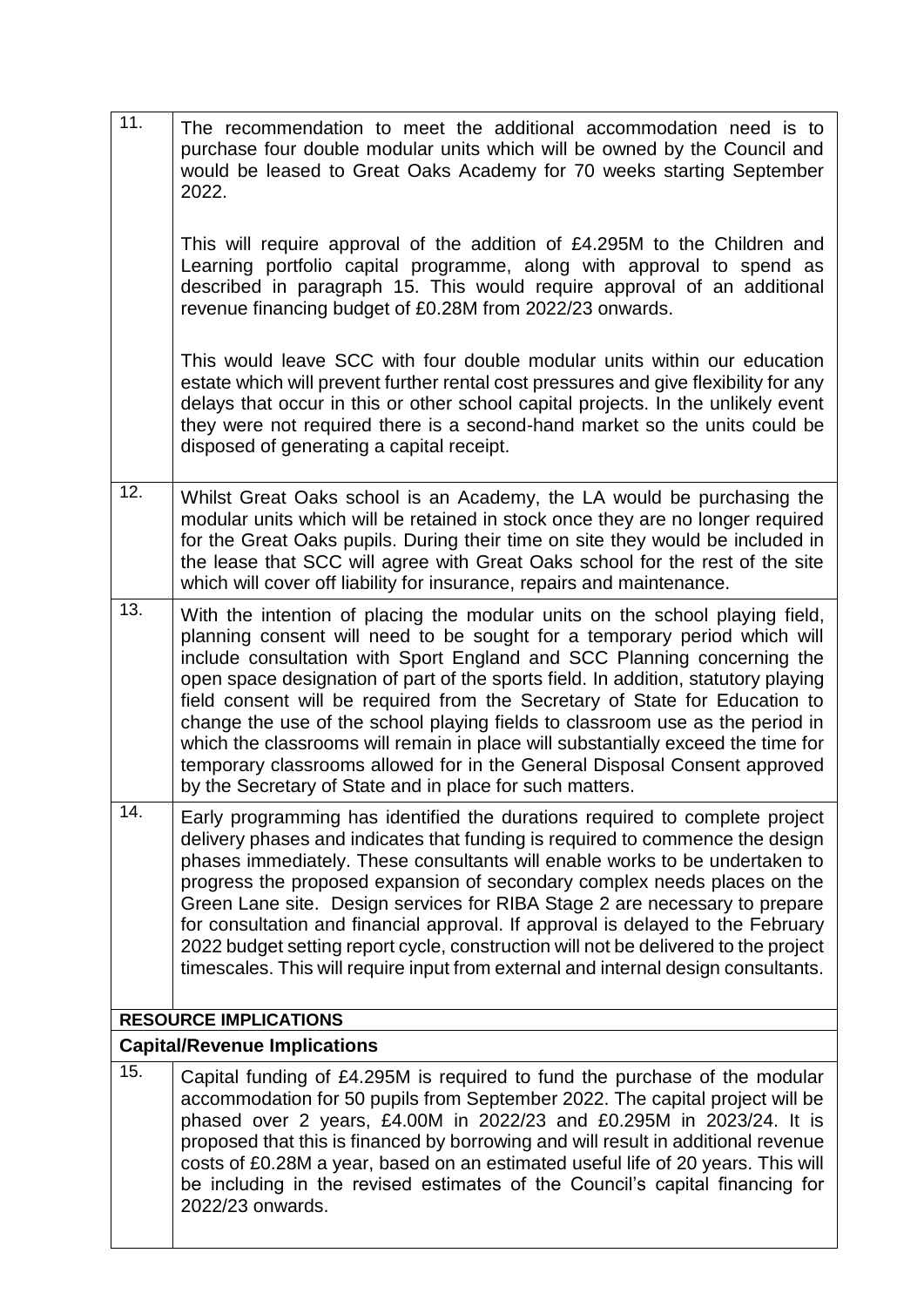|                                     | Cabinet are asked to also approve capital spend of £0.30M to be used from<br>the previously agreed £4.4M allocated within the capital programme to progress<br>the design of the main works to complete RIBA Stage 2 and begin tender by<br>the end of February. This forms part of the overall Green Lane element of the<br>SEND programme currently estimated at £10M. It is important to note therefore<br>that if the long-term proposals for Green Lane are not approved this amount<br>will become an abortive cost impacting on revenue, and hence given that risk<br>agreement is sought to progress this.                                                                                         |  |  |
|-------------------------------------|------------------------------------------------------------------------------------------------------------------------------------------------------------------------------------------------------------------------------------------------------------------------------------------------------------------------------------------------------------------------------------------------------------------------------------------------------------------------------------------------------------------------------------------------------------------------------------------------------------------------------------------------------------------------------------------------------------|--|--|
|                                     | <b>Property/Other</b>                                                                                                                                                                                                                                                                                                                                                                                                                                                                                                                                                                                                                                                                                      |  |  |
| 16.                                 | Included within cost estimate breakdown as in Appendix 1                                                                                                                                                                                                                                                                                                                                                                                                                                                                                                                                                                                                                                                   |  |  |
|                                     | <b>LEGAL IMPLICATIONS</b>                                                                                                                                                                                                                                                                                                                                                                                                                                                                                                                                                                                                                                                                                  |  |  |
| 17.                                 | Statutory power to undertake proposals in the report                                                                                                                                                                                                                                                                                                                                                                                                                                                                                                                                                                                                                                                       |  |  |
|                                     | s.14 Education Act 1996 places a statutory duty on the Council to provide<br>sufficient school places for primary and secondary age children attending<br>education in its area. The Academies Act 2010 set out the process for<br>expanding Academy provision by increase in numbers and expansion onto<br>satellite sites, which is further detailed in the DfE guidance 'Making significant<br>changes to an open Academy and closure by mutual agreement' 2019. The<br>guidance requires expansion proposals to meet a deficit in SEN places to be<br>agreed between the Academy, LA and DfE and to be funded by the LA from<br>additional funding to be provided by the DfE through basic need grant. |  |  |
|                                     | <b>Other Legal Implications:</b>                                                                                                                                                                                                                                                                                                                                                                                                                                                                                                                                                                                                                                                                           |  |  |
| 18.                                 | The proposals are wholly consistent with and take into account Part 3 of the<br>Children and Families Act 2014, the SEND Regulations 2015 and SEND Code<br>of Practice 2015.                                                                                                                                                                                                                                                                                                                                                                                                                                                                                                                               |  |  |
| 19.                                 | The proposals have been fully assessed in accordance with the Council's<br>statutory duties under the Equality Act 2010, including the Public Sector<br><b>Equality Duty.</b>                                                                                                                                                                                                                                                                                                                                                                                                                                                                                                                              |  |  |
| 20.                                 | It is proposed that the temporary modular units will be the property of the LA<br>and be leased to the Academy for the period required with all liabilities agreed<br>within the lease, subject to first obtaining planning consent and consent under<br>playing fields legislation prior to procuring any facilities in accordance with<br><b>Contract Procedure Rules.</b>                                                                                                                                                                                                                                                                                                                               |  |  |
| <b>RISK MANAGEMENT IMPLICATIONS</b> |                                                                                                                                                                                                                                                                                                                                                                                                                                                                                                                                                                                                                                                                                                            |  |  |
| 21.                                 | There is a very tight timescale to procure the modular units for September<br>2022, so the risk is that if a decision is not made imminently the do nothing<br>option will apply.                                                                                                                                                                                                                                                                                                                                                                                                                                                                                                                          |  |  |
| 22.                                 | If the full scheme does not get approval in February 2022 then the £0.30M<br>spent on consultant fees would be abortive costs and be charged to revenue<br>in year.                                                                                                                                                                                                                                                                                                                                                                                                                                                                                                                                        |  |  |
|                                     | <b>POLICY FRAMEWORK IMPLICATIONS</b>                                                                                                                                                                                                                                                                                                                                                                                                                                                                                                                                                                                                                                                                       |  |  |
| 23.                                 | The recommendations in this paper support the delivery of the SEND Strategy<br>and the Education Strategy in particular: -                                                                                                                                                                                                                                                                                                                                                                                                                                                                                                                                                                                 |  |  |